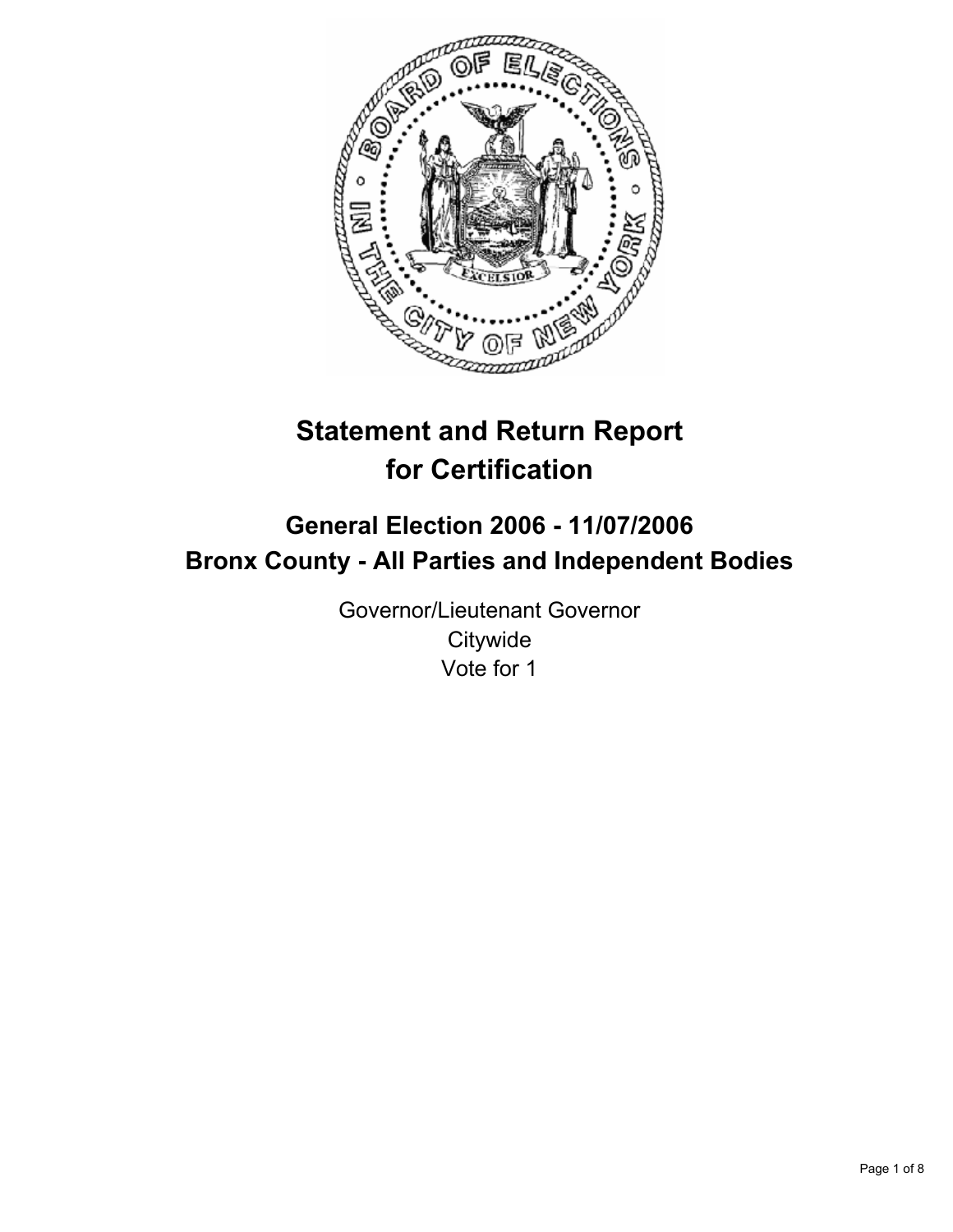

| <b>PUBLIC COUNTER</b>                                | 17,239 |
|------------------------------------------------------|--------|
| <b>EMERGENCY</b>                                     | 0      |
| ABSENTEE/MILITARY                                    | 241    |
| <b>AFFIDAVIT</b>                                     | 459    |
| <b>Total Ballots</b>                                 | 17,971 |
| JOHN J FASO / C SCOTT VANDERHOEF (REPUBLICAN)        | 968    |
| ELIOT SPITZER / DAVID A PATERSON (DEMOCRATIC)        | 13,389 |
| ELIOT SPITZER / DAVID A PATERSON (INDEPENDENCE)      | 485    |
| JOHN J FASO / C SCOTT VANDERHOEF (CONSERVATIVE)      | 166    |
| ELIOT SPITZER / DAVID A PATERSON (WORKING FAMILIES)  | 700    |
| MALACHY MCCOURT / ALISON DUNCAN (GREEN)              | 44     |
| JOHN CLIFTON / DONALD SILBERGER (LIBERTARIAN)        | 29     |
| JIMMY MCMILLAN (RENT IS TOO HIGH)                    | 95     |
| MAURA DELUCA / BEN O'SHAUGHNESSY (SOCIALIST WORKERS) | 21     |
| BILL MURASKI/DONALD WINKFIELD (WRITE-IN)             |        |
| <b>Total Votes</b>                                   | 15,898 |
| Unrecorded                                           | 2,073  |

| PUBLIC COUNTER                                       | 13,113 |
|------------------------------------------------------|--------|
| <b>EMERGENCY</b>                                     | 0      |
| ABSENTEE/MILITARY                                    | 221    |
| <b>AFFIDAVIT</b>                                     | 350    |
| <b>Total Ballots</b>                                 | 13,720 |
| JOHN J FASO / C SCOTT VANDERHOEF (REPUBLICAN)        | 406    |
| ELIOT SPITZER / DAVID A PATERSON (DEMOCRATIC)        | 10,581 |
| ELIOT SPITZER / DAVID A PATERSON (INDEPENDENCE)      | 227    |
| JOHN J FASO / C SCOTT VANDERHOEF (CONSERVATIVE)      | 90     |
| ELIOT SPITZER / DAVID A PATERSON (WORKING FAMILIES)  | 477    |
| MALACHY MCCOURT / ALISON DUNCAN (GREEN)              | 43     |
| JOHN CLIFTON / DONALD SILBERGER (LIBERTARIAN)        | 21     |
| JIMMY MCMILLAN (RENT IS TOO HIGH)                    | 107    |
| MAURA DELUCA / BEN O'SHAUGHNESSY (SOCIALIST WORKERS) | 19     |
| <b>Total Votes</b>                                   | 11,971 |
| Unrecorded                                           | 1.749  |
|                                                      |        |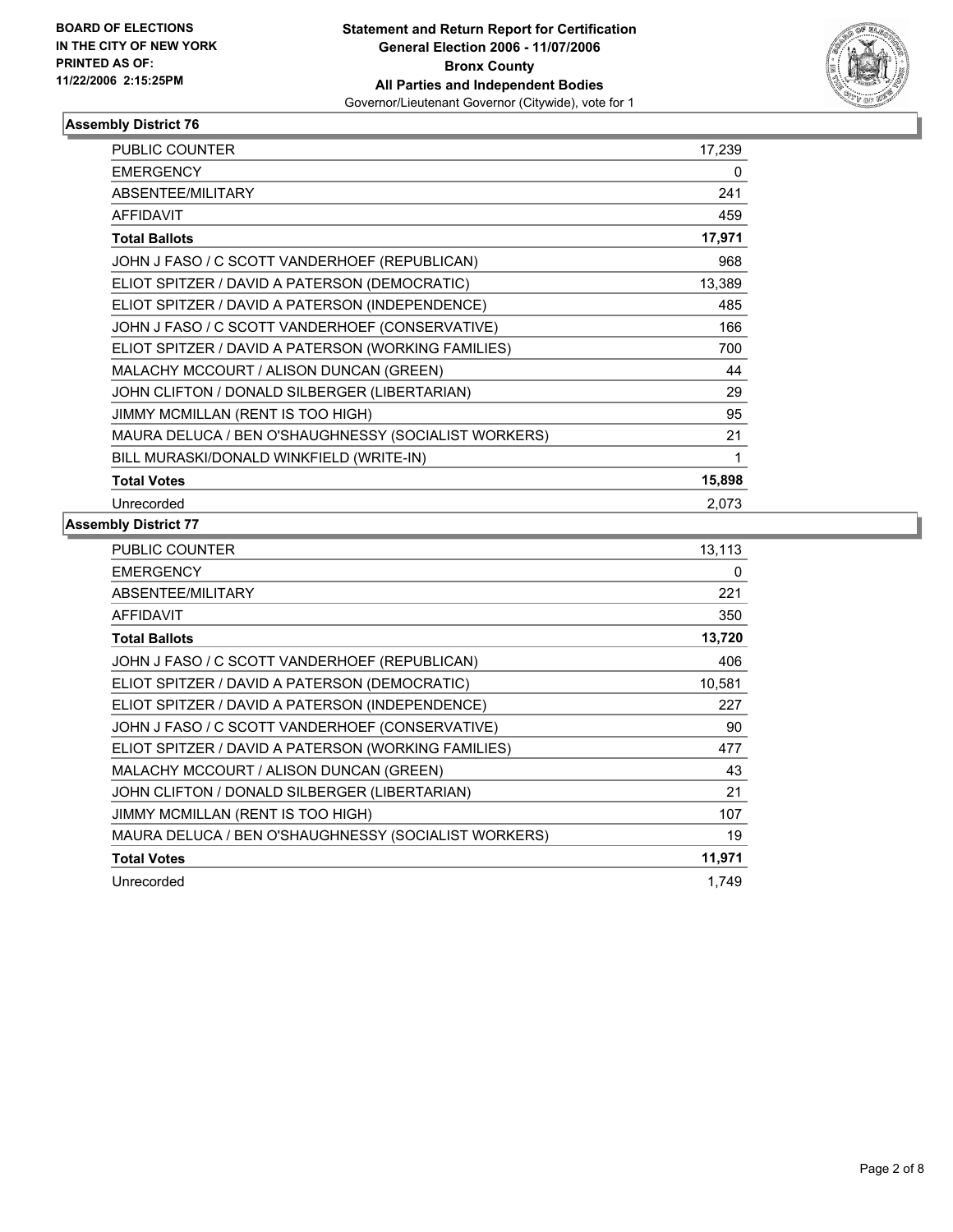

| <b>PUBLIC COUNTER</b>                                | 11,425 |
|------------------------------------------------------|--------|
| <b>EMERGENCY</b>                                     | 17     |
| ABSENTEE/MILITARY                                    | 273    |
| <b>AFFIDAVIT</b>                                     | 366    |
| <b>Total Ballots</b>                                 | 12,146 |
| JOHN J FASO / C SCOTT VANDERHOEF (REPUBLICAN)        | 781    |
| ELIOT SPITZER / DAVID A PATERSON (DEMOCRATIC)        | 8,952  |
| ELIOT SPITZER / DAVID A PATERSON (INDEPENDENCE)      | 280    |
| JOHN J FASO / C SCOTT VANDERHOEF (CONSERVATIVE)      | 131    |
| ELIOT SPITZER / DAVID A PATERSON (WORKING FAMILIES)  | 426    |
| MALACHY MCCOURT / ALISON DUNCAN (GREEN)              | 49     |
| JOHN CLIFTON / DONALD SILBERGER (LIBERTARIAN)        | 18     |
| JIMMY MCMILLAN (RENT IS TOO HIGH)                    | 83     |
| MAURA DELUCA / BEN O'SHAUGHNESSY (SOCIALIST WORKERS) | 19     |
| PATRICK BUCHANAN (WRITE-IN)                          |        |
| STEVEN KING (WRITE-IN)                               |        |
| TOM SUOZI (WRITE-IN)                                 |        |
| <b>Total Votes</b>                                   | 10,742 |
| Unrecorded                                           | 1,404  |

| PUBLIC COUNTER                                       | 14,991 |
|------------------------------------------------------|--------|
| <b>EMERGENCY</b>                                     | 9      |
| ABSENTEE/MILITARY                                    | 255    |
| <b>AFFIDAVIT</b>                                     | 396    |
| <b>Total Ballots</b>                                 | 15,678 |
| JOHN J FASO / C SCOTT VANDERHOEF (REPUBLICAN)        | 477    |
| ELIOT SPITZER / DAVID A PATERSON (DEMOCRATIC)        | 11,776 |
| ELIOT SPITZER / DAVID A PATERSON (INDEPENDENCE)      | 289    |
| JOHN J FASO / C SCOTT VANDERHOEF (CONSERVATIVE)      | 101    |
| ELIOT SPITZER / DAVID A PATERSON (WORKING FAMILIES)  | 469    |
| MALACHY MCCOURT / ALISON DUNCAN (GREEN)              | 31     |
| JOHN CLIFTON / DONALD SILBERGER (LIBERTARIAN)        | 18     |
| JIMMY MCMILLAN (RENT IS TOO HIGH)                    | 137    |
| MAURA DELUCA / BEN O'SHAUGHNESSY (SOCIALIST WORKERS) | 23     |
| CARLA THOMAS (WRITE-IN)                              |        |
| <b>Total Votes</b>                                   | 13,322 |
| Unrecorded                                           | 2,356  |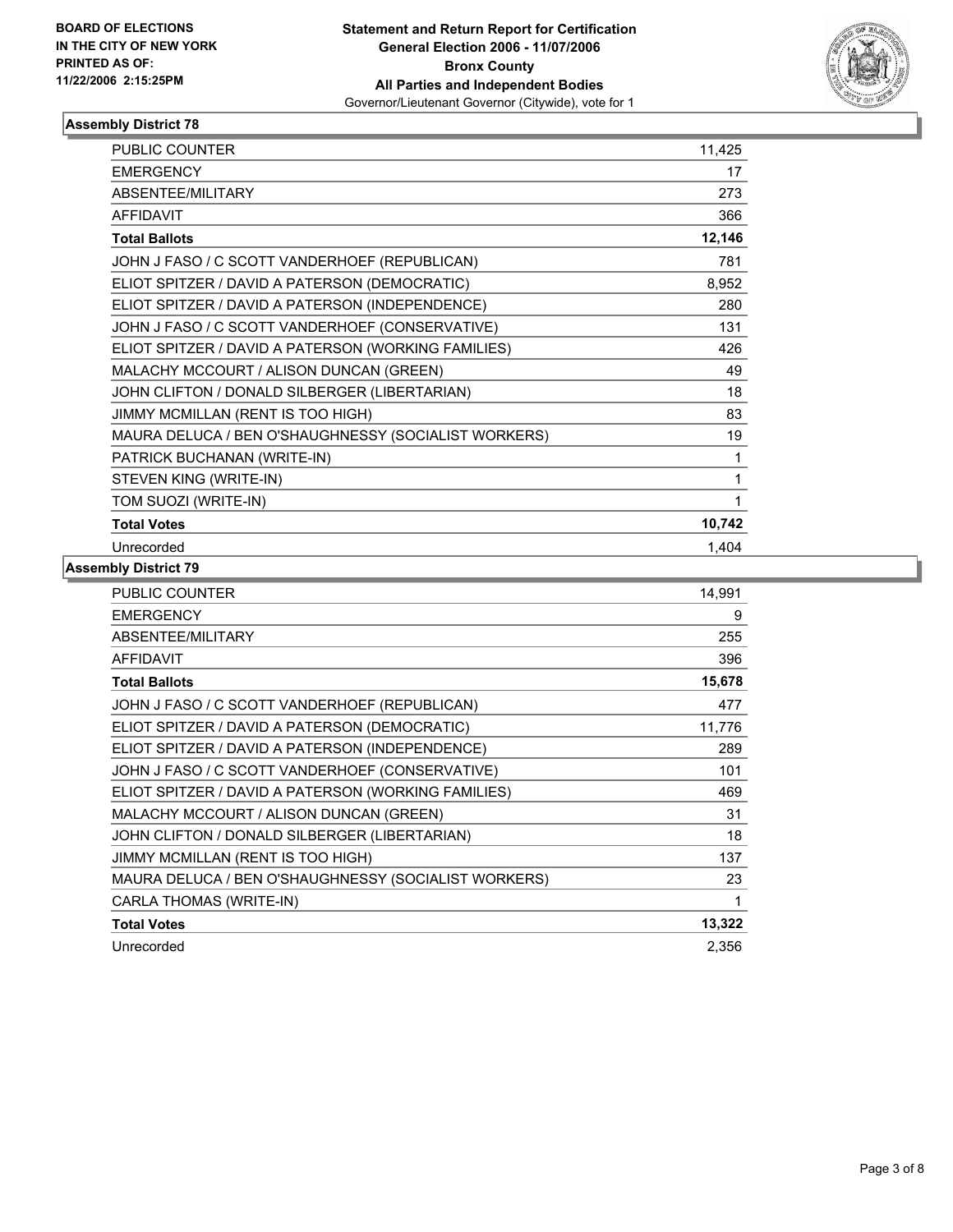

| <b>PUBLIC COUNTER</b>                                | 16,708 |  |
|------------------------------------------------------|--------|--|
| <b>EMERGENCY</b>                                     | 121    |  |
| ABSENTEE/MILITARY                                    | 442    |  |
| <b>AFFIDAVIT</b>                                     | 408    |  |
| <b>Total Ballots</b>                                 | 17,774 |  |
| JOHN J FASO / C SCOTT VANDERHOEF (REPUBLICAN)        | 2,574  |  |
| ELIOT SPITZER / DAVID A PATERSON (DEMOCRATIC)        | 11,969 |  |
| ELIOT SPITZER / DAVID A PATERSON (INDEPENDENCE)      | 402    |  |
| JOHN J FASO / C SCOTT VANDERHOEF (CONSERVATIVE)      | 384    |  |
| ELIOT SPITZER / DAVID A PATERSON (WORKING FAMILIES)  | 674    |  |
| MALACHY MCCOURT / ALISON DUNCAN (GREEN)              | 123    |  |
| JOHN CLIFTON / DONALD SILBERGER (LIBERTARIAN)        | 25     |  |
| JIMMY MCMILLAN (RENT IS TOO HIGH)                    | 91     |  |
| MAURA DELUCA / BEN O'SHAUGHNESSY (SOCIALIST WORKERS) | 20     |  |
| <b>Total Votes</b>                                   | 16,262 |  |
| Unrecorded                                           | 1,512  |  |

| PUBLIC COUNTER                                       | 22,272 |
|------------------------------------------------------|--------|
| <b>EMERGENCY</b>                                     | 114    |
| ABSENTEE/MILITARY                                    | 818    |
| <b>AFFIDAVIT</b>                                     | 510    |
| <b>Total Ballots</b>                                 | 23,964 |
| JOHN J FASO / C SCOTT VANDERHOEF (REPUBLICAN)        | 2,784  |
| ELIOT SPITZER / DAVID A PATERSON (DEMOCRATIC)        | 16,922 |
| ELIOT SPITZER / DAVID A PATERSON (INDEPENDENCE)      | 606    |
| JOHN J FASO / C SCOTT VANDERHOEF (CONSERVATIVE)      | 516    |
| ELIOT SPITZER / DAVID A PATERSON (WORKING FAMILIES)  | 1,154  |
| MALACHY MCCOURT / ALISON DUNCAN (GREEN)              | 328    |
| JOHN CLIFTON / DONALD SILBERGER (LIBERTARIAN)        | 45     |
| JIMMY MCMILLAN (RENT IS TOO HIGH)                    | 66     |
| MAURA DELUCA / BEN O'SHAUGHNESSY (SOCIALIST WORKERS) | 26     |
| <b>Total Votes</b>                                   | 22,447 |
| Unrecorded                                           | 1,517  |
|                                                      |        |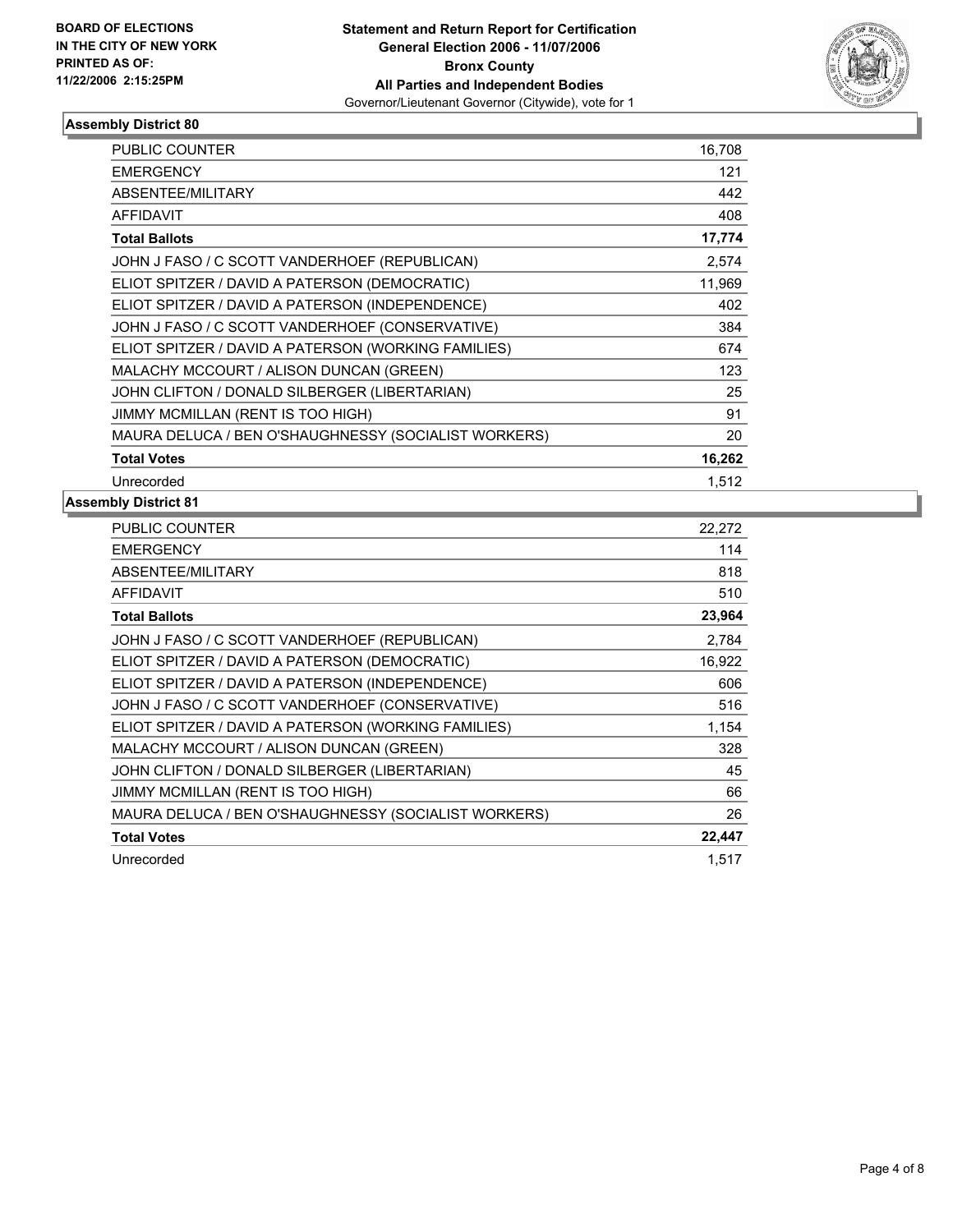

| <b>PUBLIC COUNTER</b>                                | 24,299 |
|------------------------------------------------------|--------|
| <b>EMERGENCY</b>                                     | 27     |
| ABSENTEE/MILITARY                                    | 622    |
| <b>AFFIDAVIT</b>                                     | 378    |
| <b>Total Ballots</b>                                 | 25,396 |
| JOHN J FASO / C SCOTT VANDERHOEF (REPUBLICAN)        | 3,643  |
| ELIOT SPITZER / DAVID A PATERSON (DEMOCRATIC)        | 17,183 |
| ELIOT SPITZER / DAVID A PATERSON (INDEPENDENCE)      | 684    |
| JOHN J FASO / C SCOTT VANDERHOEF (CONSERVATIVE)      | 639    |
| ELIOT SPITZER / DAVID A PATERSON (WORKING FAMILIES)  | 1,043  |
| MALACHY MCCOURT / ALISON DUNCAN (GREEN)              | 129    |
| JOHN CLIFTON / DONALD SILBERGER (LIBERTARIAN)        | 43     |
| JIMMY MCMILLAN (RENT IS TOO HIGH)                    | 97     |
| MAURA DELUCA / BEN O'SHAUGHNESSY (SOCIALIST WORKERS) | 30     |
| <b>Total Votes</b>                                   | 23,491 |
| Unrecorded                                           | 1.905  |

| PUBLIC COUNTER                                       | 17,871 |
|------------------------------------------------------|--------|
| <b>EMERGENCY</b>                                     | 36     |
| <b>ABSENTEE/MILITARY</b>                             | 366    |
| <b>AFFIDAVIT</b>                                     | 485    |
| <b>Total Ballots</b>                                 | 18,807 |
| JOHN J FASO / C SCOTT VANDERHOEF (REPUBLICAN)        | 626    |
| ELIOT SPITZER / DAVID A PATERSON (DEMOCRATIC)        | 15,419 |
| ELIOT SPITZER / DAVID A PATERSON (INDEPENDENCE)      | 332    |
| JOHN J FASO / C SCOTT VANDERHOEF (CONSERVATIVE)      | 151    |
| ELIOT SPITZER / DAVID A PATERSON (WORKING FAMILIES)  | 604    |
| MALACHY MCCOURT / ALISON DUNCAN (GREEN)              | 46     |
| JOHN CLIFTON / DONALD SILBERGER (LIBERTARIAN)        | 16     |
| JIMMY MCMILLAN (RENT IS TOO HIGH)                    | 77     |
| MAURA DELUCA / BEN O'SHAUGHNESSY (SOCIALIST WORKERS) | 7      |
| <b>Total Votes</b>                                   | 17,278 |
| Unrecorded                                           | 1,529  |
|                                                      |        |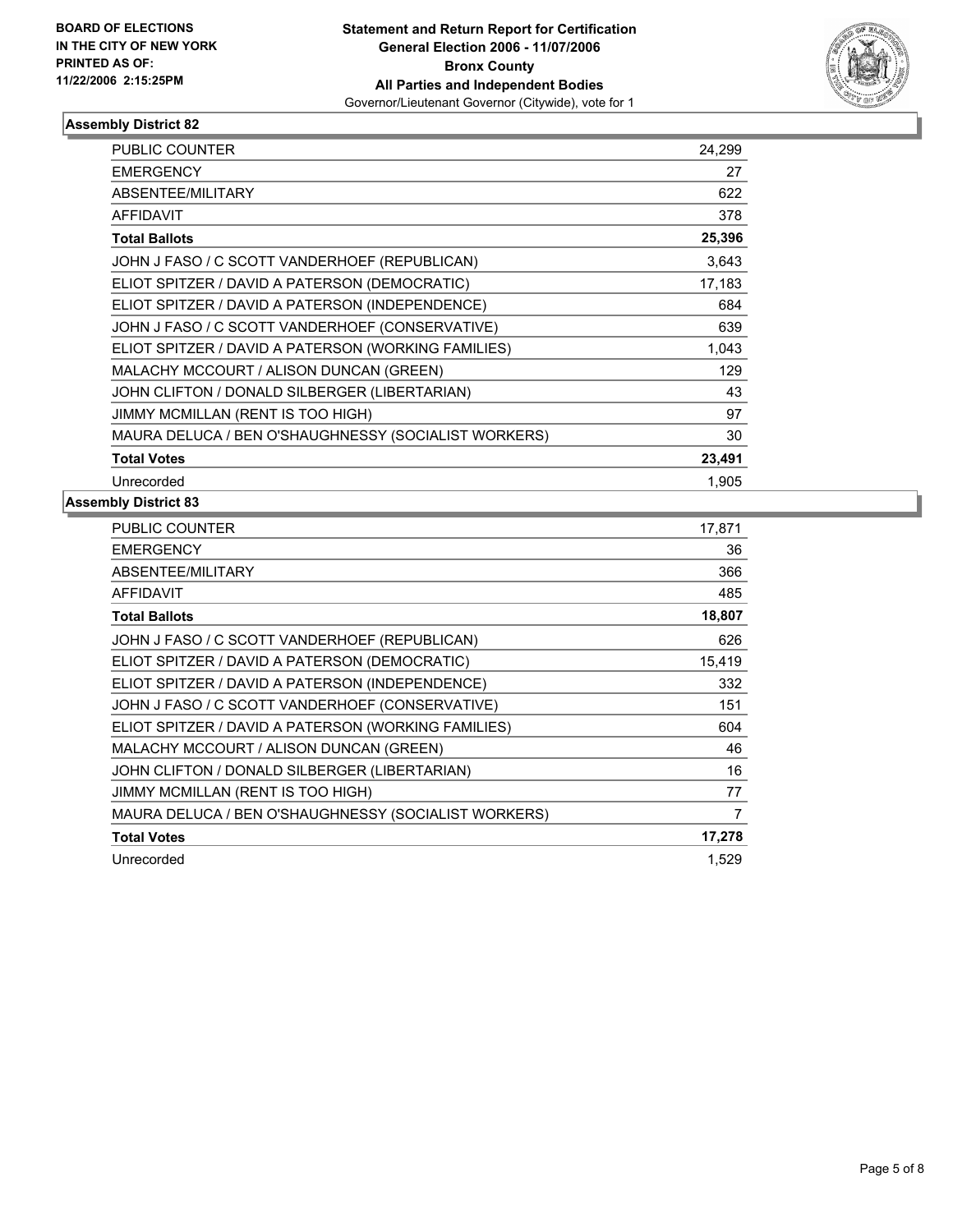

| <b>PUBLIC COUNTER</b>                                | 14,419 |
|------------------------------------------------------|--------|
| <b>EMERGENCY</b>                                     | 16     |
| ABSENTEE/MILITARY                                    | 126    |
| <b>AFFIDAVIT</b>                                     | 286    |
| <b>Total Ballots</b>                                 | 14,863 |
| JOHN J FASO / C SCOTT VANDERHOEF (REPUBLICAN)        | 481    |
| ELIOT SPITZER / DAVID A PATERSON (DEMOCRATIC)        | 10,590 |
| ELIOT SPITZER / DAVID A PATERSON (INDEPENDENCE)      | 308    |
| JOHN J FASO / C SCOTT VANDERHOEF (CONSERVATIVE)      | 110    |
| ELIOT SPITZER / DAVID A PATERSON (WORKING FAMILIES)  | 544    |
| MALACHY MCCOURT / ALISON DUNCAN (GREEN)              | 54     |
| JOHN CLIFTON / DONALD SILBERGER (LIBERTARIAN)        | 22     |
| JIMMY MCMILLAN (RENT IS TOO HIGH)                    | 105    |
| MAURA DELUCA / BEN O'SHAUGHNESSY (SOCIALIST WORKERS) | 34     |
| <b>Total Votes</b>                                   | 12,248 |
| Unrecorded                                           | 2,615  |

| PUBLIC COUNTER                                       | 13,906 |
|------------------------------------------------------|--------|
| <b>EMERGENCY</b>                                     | 14     |
| <b>ABSENTEE/MILITARY</b>                             | 140    |
| <b>AFFIDAVIT</b>                                     | 342    |
| <b>Total Ballots</b>                                 | 14,422 |
| JOHN J FASO / C SCOTT VANDERHOEF (REPUBLICAN)        | 509    |
| ELIOT SPITZER / DAVID A PATERSON (DEMOCRATIC)        | 10,580 |
| ELIOT SPITZER / DAVID A PATERSON (INDEPENDENCE)      | 291    |
| JOHN J FASO / C SCOTT VANDERHOEF (CONSERVATIVE)      | 95     |
| ELIOT SPITZER / DAVID A PATERSON (WORKING FAMILIES)  | 480    |
| MALACHY MCCOURT / ALISON DUNCAN (GREEN)              | 32     |
| JOHN CLIFTON / DONALD SILBERGER (LIBERTARIAN)        | 26     |
| JIMMY MCMILLAN (RENT IS TOO HIGH)                    | 100    |
| MAURA DELUCA / BEN O'SHAUGHNESSY (SOCIALIST WORKERS) | 20     |
| <b>Total Votes</b>                                   | 12,133 |
| Unrecorded                                           | 2.289  |
|                                                      |        |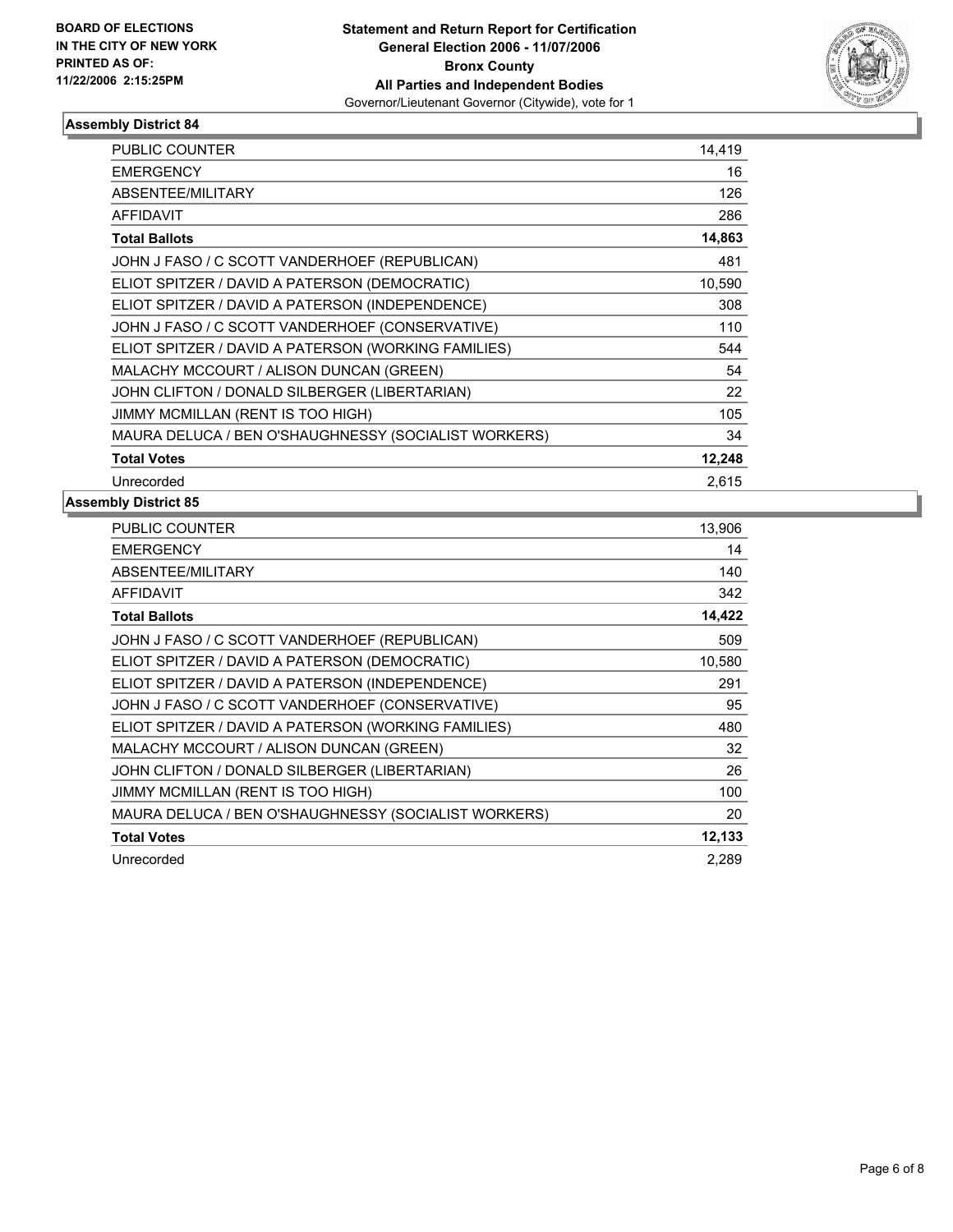

| <b>PUBLIC COUNTER</b>                                | 11,136 |
|------------------------------------------------------|--------|
| <b>EMERGENCY</b>                                     | 2      |
| ABSENTEE/MILITARY                                    | 127    |
| <b>AFFIDAVIT</b>                                     | 327    |
| <b>Total Ballots</b>                                 | 11,642 |
| JOHN J FASO / C SCOTT VANDERHOEF (REPUBLICAN)        | 400    |
| ELIOT SPITZER / DAVID A PATERSON (DEMOCRATIC)        | 8,591  |
| ELIOT SPITZER / DAVID A PATERSON (INDEPENDENCE)      | 217    |
| JOHN J FASO / C SCOTT VANDERHOEF (CONSERVATIVE)      | 86     |
| ELIOT SPITZER / DAVID A PATERSON (WORKING FAMILIES)  | 297    |
| MALACHY MCCOURT / ALISON DUNCAN (GREEN)              | 33     |
| JOHN CLIFTON / DONALD SILBERGER (LIBERTARIAN)        | 23     |
| JIMMY MCMILLAN (RENT IS TOO HIGH)                    | 64     |
| MAURA DELUCA / BEN O'SHAUGHNESSY (SOCIALIST WORKERS) | 20     |
| <b>Total Votes</b>                                   | 9,731  |
| Unrecorded                                           | 1.911  |